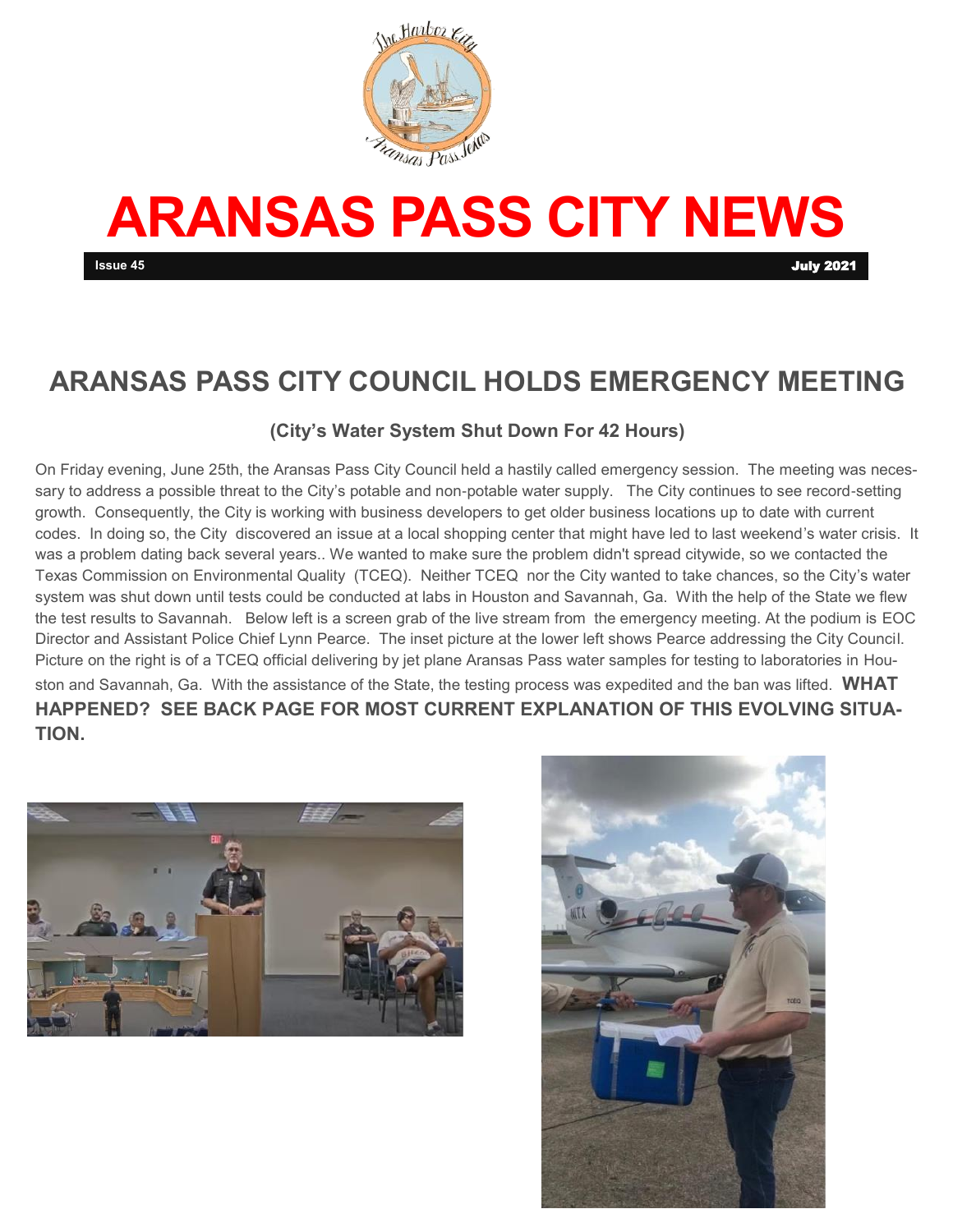

## **The Stapp/North McCampbell Project Given The Notice to Proceed**

The long-awaited Stapp/N,McCampbell Drainage improvement project received its Notice to Proceed. Construction will start July 5th and will conclude about April 1 of next year.

This project is one of several that will be paid for from a \$10 Million Community Development Block Grant, which is being administered by the State of Texas.

The contractor for this project is R.S. Parker Construction from Corpus Christi. Above pic is of the June 24th Stapp/N. McCampbell preconstruction meeting at the City Hall Council Chambers.

 $\mathcal{L}_\text{max}$  , and the contract of the contract of the contract of the contract of the contract of the contract of the contract of the contract of the contract of the contract of the contract of the contract of the contr

### **Conn Brown Harbor Bulkhead Repairs Now Underway**

The City's Last large FEMA project, repairs to the Conn Brown bulkhead damaged by Hurricane Harvey, is well underway. Work should be completed by the Spring of next year.. The Contractor is H.M. Davidson. See pic below.



# **Wastewater Treatment Plant Renovations Are Complete**

The WWTP Clarifier was commissioned back in 1984 and has never been restored until now. The work was completed on June 11th . The project was funded by a 2020 Tax Note at a cost of \$123,810. The Contractor was Rebuild-It Service Group. Please see two pics below of renovation work.



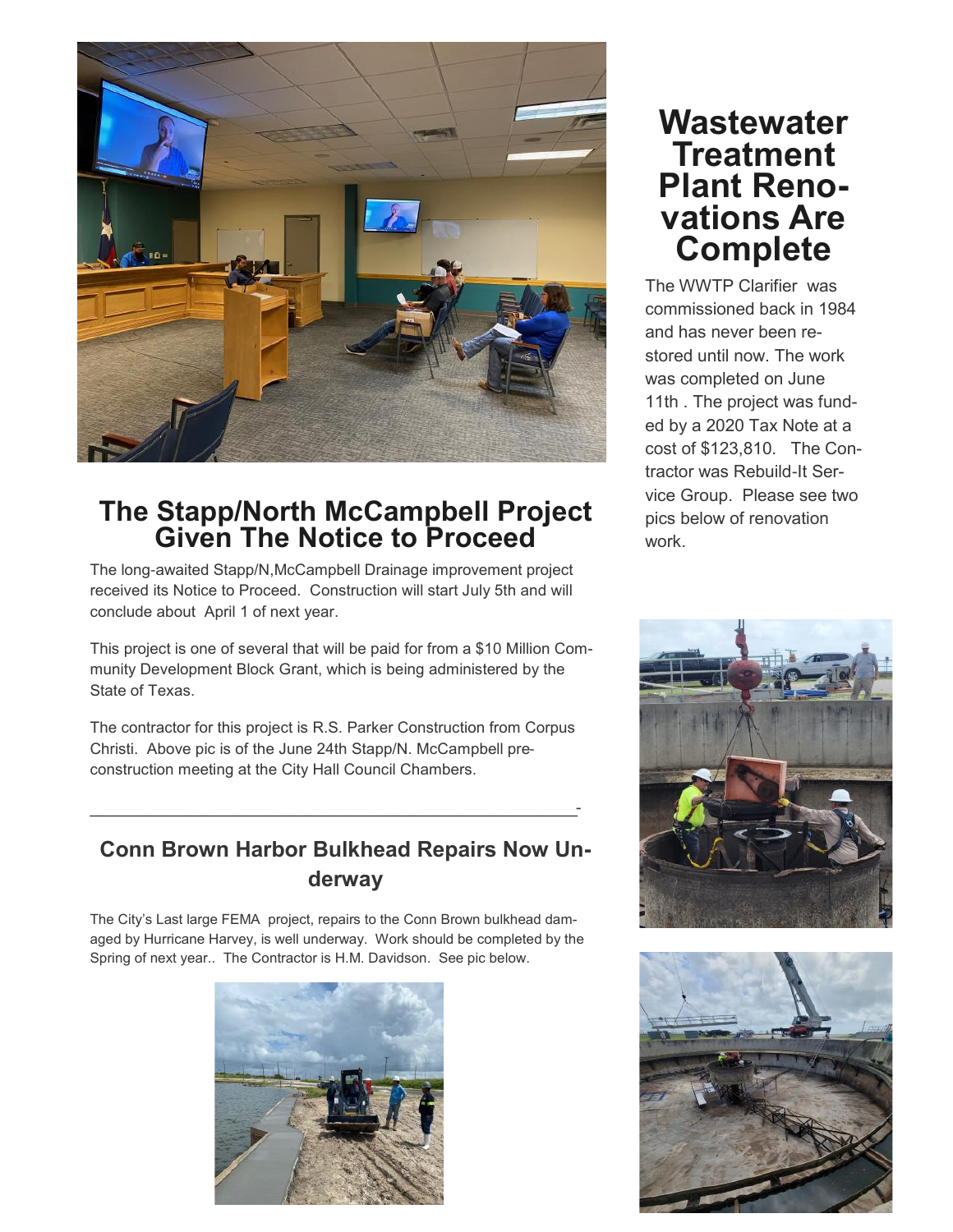

#### **WORLD'S LARGEST SWIM LESSON**

**On June 17th, the Aransas Pass Aquatic Center participated again this year in the World's largest Swim Lesson. Its purpose is to send the message that drowning is preventable and swimming lessons save lives. The event is an official Guinness Book of World Records event. See above pic.** 

#### **CONTACT US**

**\_\_\_\_\_\_\_\_\_\_\_\_\_\_\_\_**

**Aransas Pass City News is published by the City of Aransas Pass, Tx. If you would like to subscribe or unsubscribe call 361-758-5301. Ext. 1102.** 



## **City Council and Department Heads Present Budget Priorities**

During a special June 18th meeting, the Aransas Pass City Council heard from Department Heads about their FY21-22 budget priorities. Pictured above are the high ranking budget items for each City Department. These were posted around the room and at the conclusion of the meeting City Council members placed stickers on their preferred budget items. These were tabulated and the results were taken to the week-long budget meetings. Members of the public also participated at the June 18th meeting.

#### **CITY BUDGET MEETINGS IN PROGRESS**

 $\mathcal{L}_\text{max} = \mathcal{L}_\text{max} = \mathcal{L}_\text{max} = \mathcal{L}_\text{max} = \mathcal{L}_\text{max} = \mathcal{L}_\text{max} = \mathcal{L}_\text{max} = \mathcal{L}_\text{max} = \mathcal{L}_\text{max} = \mathcal{L}_\text{max} = \mathcal{L}_\text{max} = \mathcal{L}_\text{max} = \mathcal{L}_\text{max} = \mathcal{L}_\text{max} = \mathcal{L}_\text{max} = \mathcal{L}_\text{max} = \mathcal{L}_\text{max} = \mathcal{L}_\text{max} = \mathcal{$ 

During late June, budget meetings between the City budget committee and department heads were held. Department heads spent that time defending their budget requests. Also incorporated were the City Council 's budgetary priorities. The committee is made up of Councilmember Vickie Abrego, Finance Director Sandra Garcia and City Manager Gary Edwards. See pic below. The budget must be completed before October 1st.